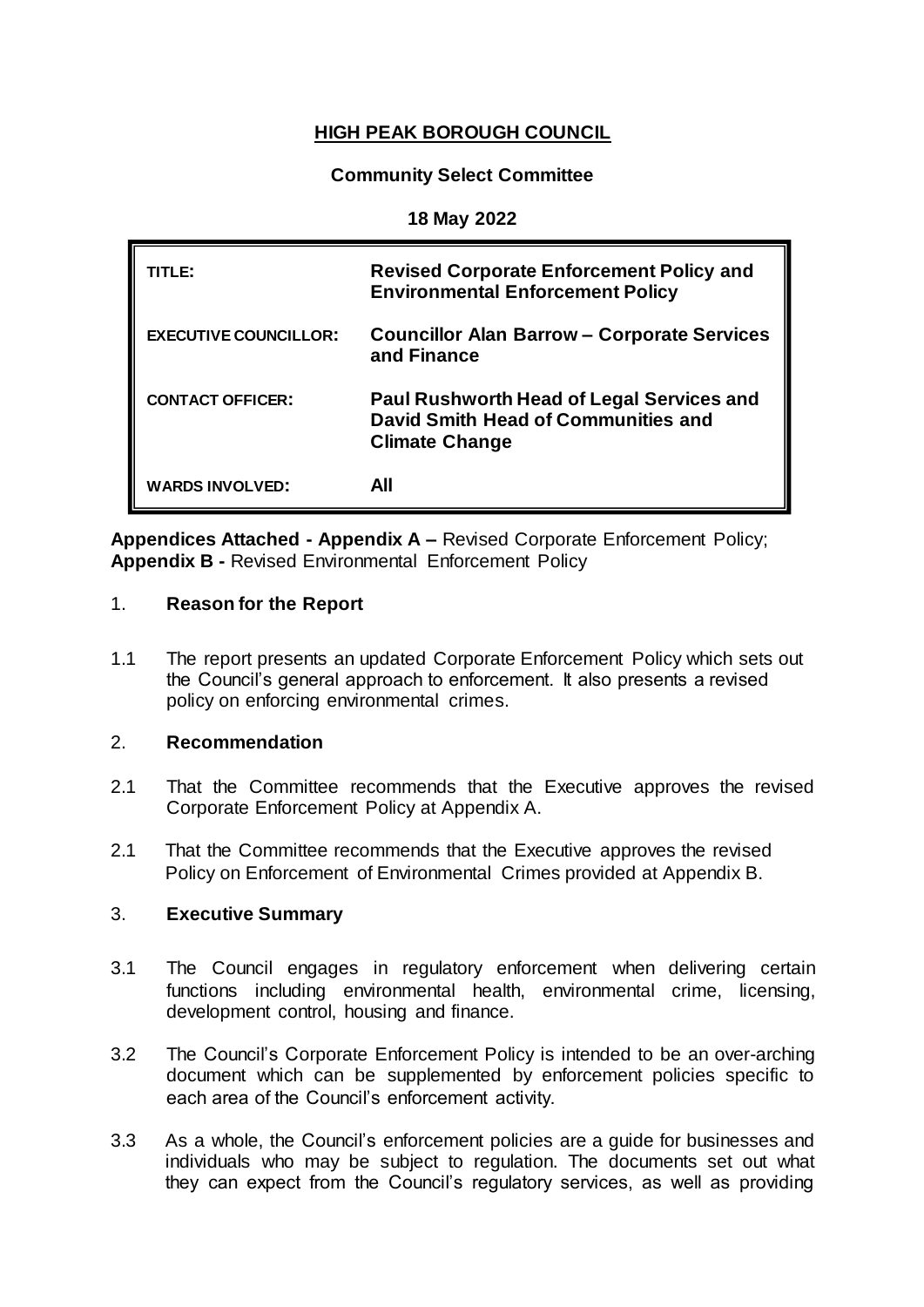the public with a statement of the Council's intent on enforcement. To this end the policies, once approved, will be publicised on the Council's website and elsewhere as appropriate.

- 3.4 The Council has reviewed and updated its Corporate Enforcement Policy, to reflect revised regulatory guidance, and a copy can be found at Appendix A.
- 3.5 The Council's Environmental Enforcement Policy was adopted in 2017. The Corporate Plan 2019-2023 committed to reviewing the policy as a means of taking steps to further reduce dog fouling and littering.
- 3.6 The revised policy, which can be found at Appendix B, confirms the Council's triple-track approach to responding to environmental crimes that consists of Education, Enforcement and Cleansing. The policy recognises the Council's changed operating model following the creation of Alliance Environmental Services (AES) and the role of Council services in delivering the policy following internal restructuring.

## 4. **How this report links to Corporate Aims:**

- 4.1 This report supports the Corporate aims of:
	- supporting communities to create a healthier, safer, cleaner High Peak.
	- a responsive, smart, financially resilient and forward-thinking Council.
	- protect and create jobs by supporting economic growth.
	- protect and improve the environment.
- 4.2 It also fulfils the commitment within the corporate plan to review the Council's Policy on Enforcement of Environmental Crimes to take steps to further reduce dog fouling and littering.

## 5. **Options and Analysis**

5.1 There are no options to consider in this report because to be an effective regulator the Council needs to have a robust enforcement policies in place.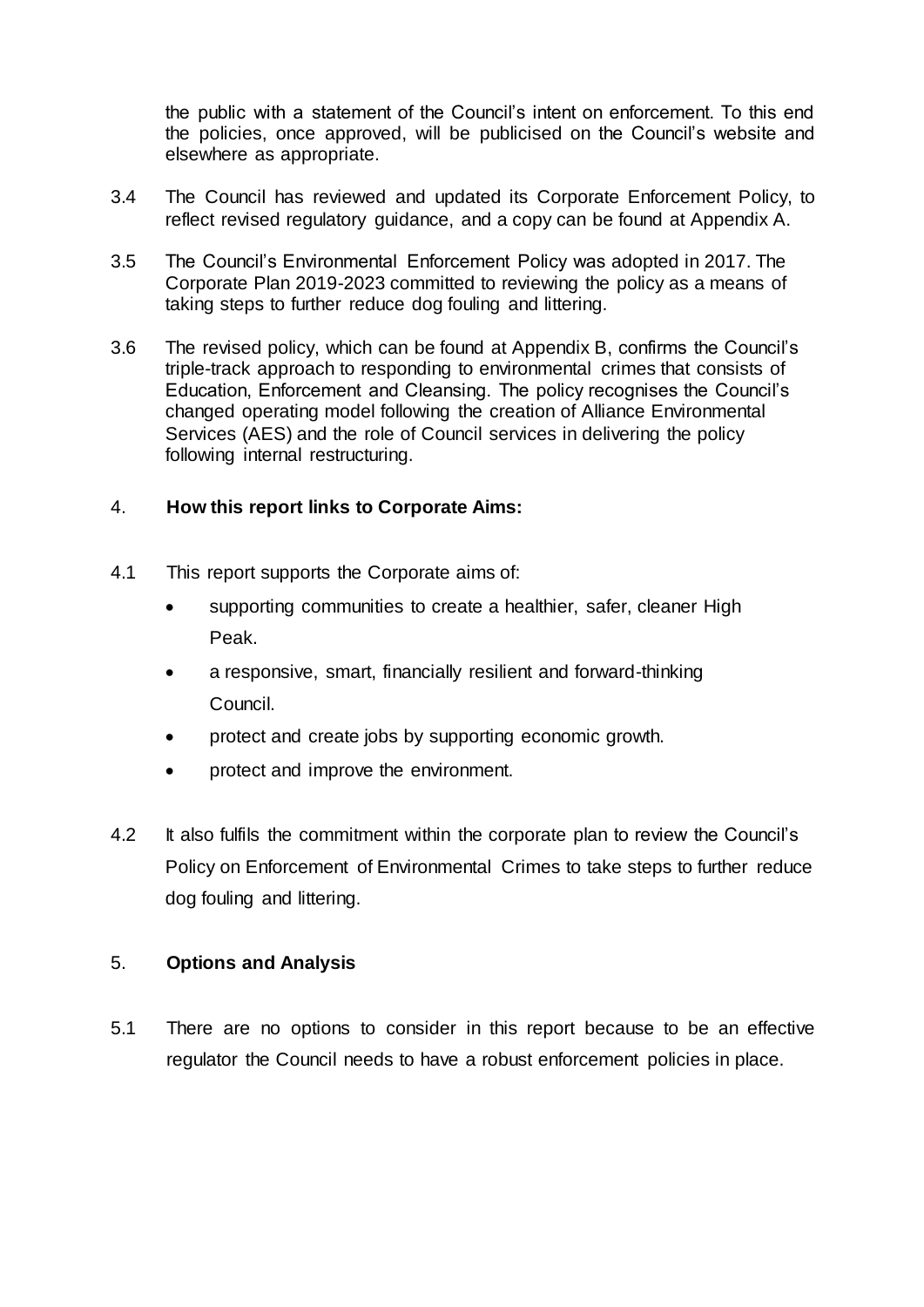## 6. **Implications**

## 6.1 Community Safety - (Crime and Disorder Act 1998)

Section 17 of The Crime and Disorder Act 1998 requires Local Authorities to exercise their functions with due regard to the likely effect of the exercise of those functions on, and the need to prevent, crime and disorder. The Enforcement Policy will support those statutory requirements.

## 6.2 Workforce

There are no significant impacts on the workforce.

# 6.3 Equality and Diversity/Equality Impact Assessment

An impact assessment has been completed.

# 6.4 Financial Considerations **None**

# 6.5 Legal

The polices presented in this report are consistent with the Regulators' Code 2014, which was published pursuant to Section 23 of the Legislative and Regulatory Reform Act 2006. The policies will support consistent decision taking in enforcement action in the interests of certainty for those affected by such action.

# 6.6 Sustainability

The Council's enforcement policies will be used to protect from harm and preserve the environment in the Borough, supporting the Council's climate change ambitions.

# 6.7 Consultation

The service areas with regulatory functions have been consulted ahead of drafting this report.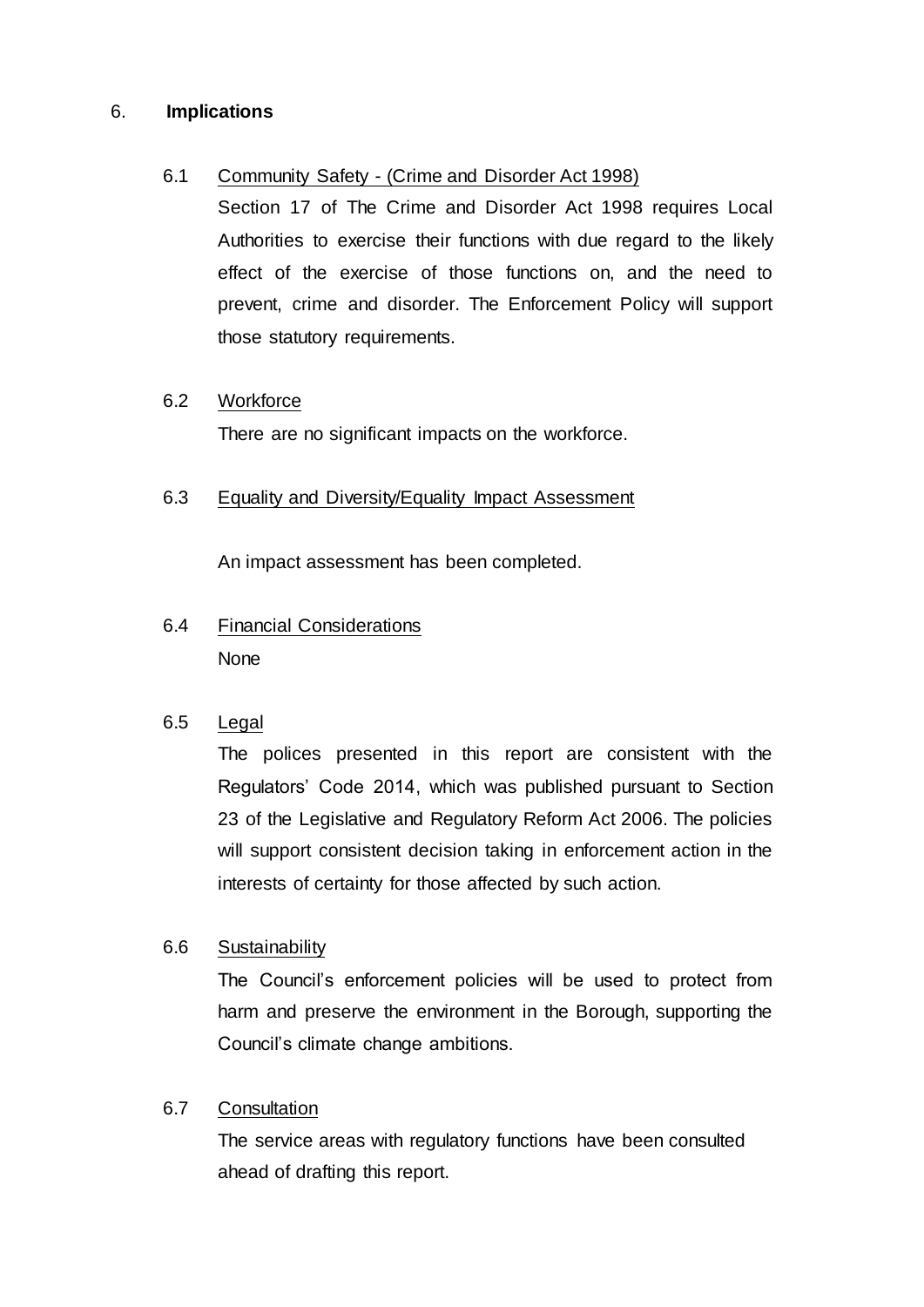6.8 Risk Assessment None

#### Mark Trillo

#### **EXECUTIVE DIRECTOR (Governance & Commissioning)**

| <b>Web Links and</b>        | Location | <b>Contact details</b>         |
|-----------------------------|----------|--------------------------------|
| <b>Background Papers</b>    |          |                                |
| The Regulators Code Weblink |          | Paul Rushworth                 |
| 2014                        |          | paul.rushworth@highpeak.gov.uk |
|                             |          | David Smith                    |
|                             |          | david.smith@highpeak.gov.uk    |

#### **7 Detail**

- 7.1 The principle legislative Act regarding enforcement by the Council is the Regulatory Enforcement and Sanctions Act 2008 which endeavours to ensure that local authority regulatory enforcement is carried out in a way which is transparent, proportionate, consistent and targeted only at cases in which action is needed. The Council's policies are periodically reviewed to take into account legislative changes and to ensure the policies are aligned with the Council's corporate objectives and evolving service delivery models.
- 7.2 The revised policy on enforcing environmental crimes confirms the Council's triple-track approach to responding to such crimes that consists of Education, Enforcement and Cleansing. It emphasises the importance of targeted action by Council Officers, and the importance of targeting activity in those areas that are experiencing the greatest problems. The revised policy recognises the Council's changed operating model following the creation of Alliance Environmental Services (AES) and the role of Council services in delivering the policy following internal restructuring.